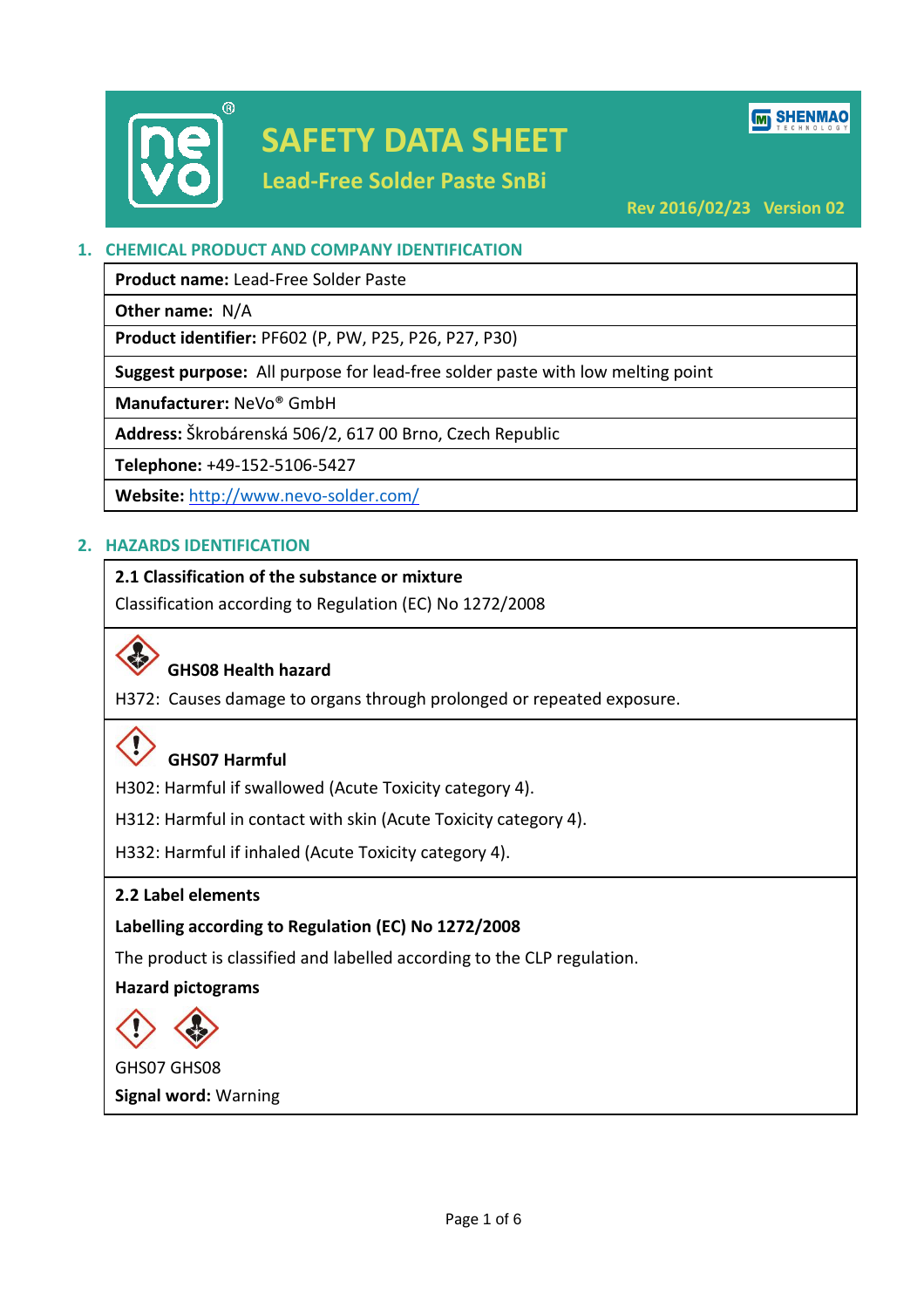# **3. COMPOSITION, INFORMATION OR INGREDIENT**

Mixture:

| <b>Components-Chemical Name:</b>                                                                   |  | wt. %       |                                     |
|----------------------------------------------------------------------------------------------------|--|-------------|-------------------------------------|
| Tin(Sn)                                                                                            |  | 40-50       | CAS:7440-31-5<br>EINECS: 231-141-8  |
| Rosin<br>Skin sensitization, category 1<br>$\Diamond$<br>H317: May cause an allergic skin reaction |  | $4.5 - 6.5$ |                                     |
| Bismuth (Bi)                                                                                       |  | 50-60       | CAS: 7440-69-9<br>EINECS: 231-177-4 |

#### **4. FIRST AID MEASURES**

| First aid method in the different exposed way:        |                                                                                                                                                                                                        |  |
|-------------------------------------------------------|--------------------------------------------------------------------------------------------------------------------------------------------------------------------------------------------------------|--|
| <b>EYE CONTACT</b>                                    | Gently rinse the affected eyes with clean water for at least 15 minutes.<br>Arrange for transport to the nearest medical facility for examination and<br>treatment by a physician as soon as possible. |  |
| <b>SKIN CONTACT</b>                                   | Remove contaminated clothing. Wash affected area with soap and water. Wash<br>clothing before reuse. If irritation persists, obtain medical attention.                                                 |  |
| <b>INHALATION</b>                                     | Remove personnel from exposed area to fresh air immediately. If not<br>breathing, give artificial respiration or oxygen.                                                                               |  |
| <b>INGESTION</b>                                      | Rinse mouth. Do NOT induce vomiting. Arrange for transport to the nearest<br>medical facility for examination and treatment by a physician as soon as<br>possible.                                     |  |
| The most important symptoms and hazardous effect: --- |                                                                                                                                                                                                        |  |

**The protection to first-aid personnel:** Should wear the protection equipment of level C to give first aid in the safe area.

**Notes to physicians:** If a patient swallowed the paste, consideration of gastric lavage and bowel movement is a required measure.

#### **5. FIRE-FIGHTING MEASURES**

# **EXTINGUISH MEDIA:**

Use alcohol resistant foam, carbon dioxide or dry chemical extinguishing agents.

#### **FIRE-FIGHTING INSTRUCTIONS:**

1. Move the container away from fire scene if it can be done without risk.

2. Cool down the container with water spray until the fire is extinguished

Special equipment for the protection of firefighters: ---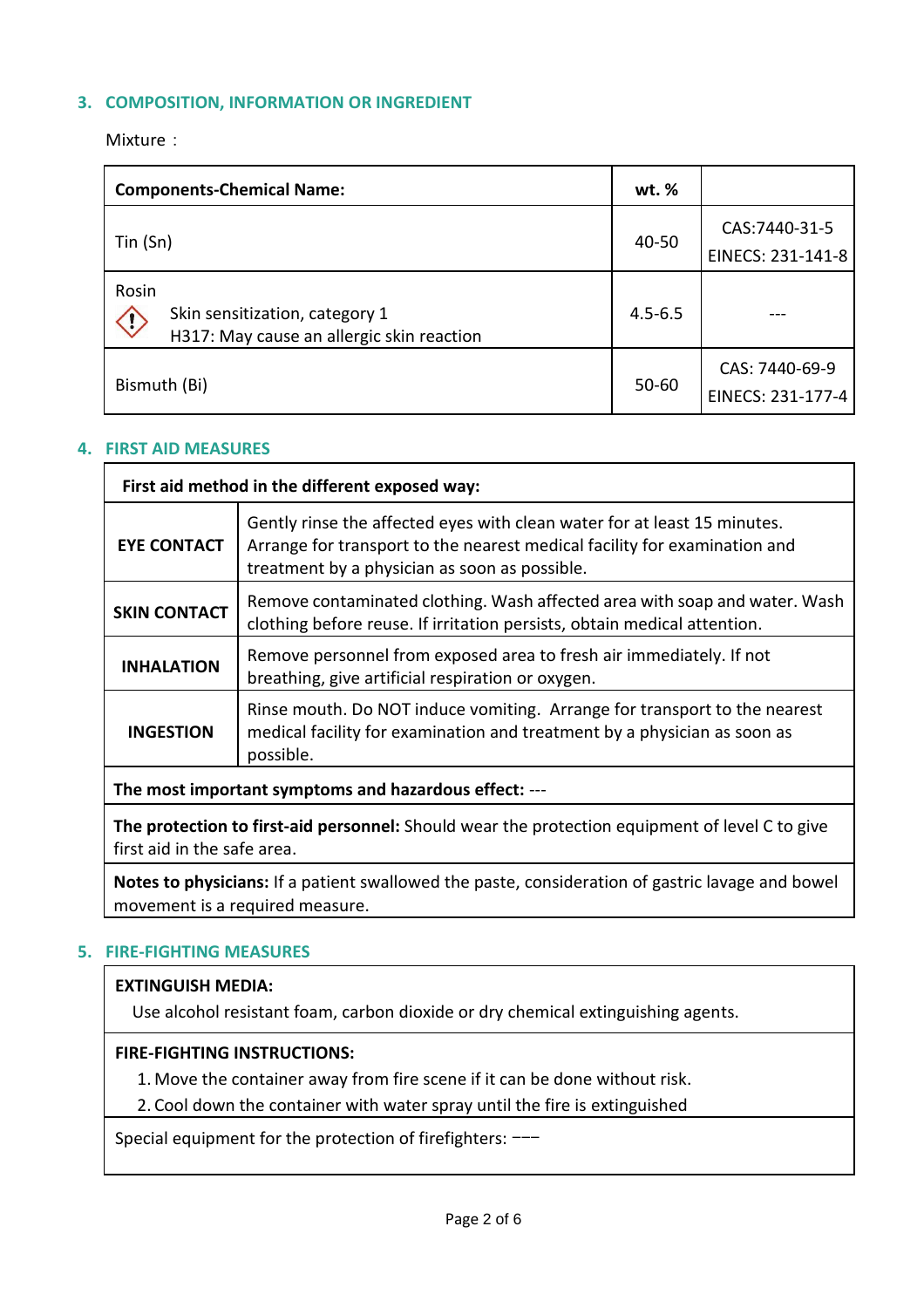#### **6. ACCIDENTAL RELEASE MEASURES**

Shut out all sources of ignition. No flares, smoking or flames in the area.

Wear proper protective equipment.

In case of spills, wipe and scrape them away with cloth or paper, take up and store in a sealed container.

### **7. HANDLING AND STORAGE**

#### **HANDLING:**

Keep away from any sources of ignition.

Wear proper protective equipment.

#### **STORAGE:**

Keep away from heat or sunlight.

Keep away from any acids and oxidants.

Store at 0-10°C in closed containers.

### **8. EXPOSURE CONTROLS AND PERSONAL PROTECTION**

#### **ENGINEERING MEASURES:**

Use only with adequate ventilation and in closed systems.

Make emergency shower and eye wash available in the work area.

#### **EXPOSURE GUIDELINES:**

ACGIH TLV: 2mg/m3 (Tin)

#### **PROTECTIVE EQUIPMENT:**

RESPIRATORY PROTECTION: Industrial canister gas masks.

EYE PROTECTION: Safety goggles.

HAND, SKIN AND BODY PROTECTION: Rubber gloves.

Selection of specific items such as boots, apron or full-body suit will depend on operation.

#### **9. PHYSICS AND CHEMICAL PROPERTY**

| APPEARANCE              | Gray paste                                |
|-------------------------|-------------------------------------------|
| <b>BOILING POINT</b>    | $>200^{\circ}$ C (Flux)                   |
| <b>FLASH POINT</b>      | Not available                             |
| <b>VAPOR PRESSURE</b>   | $< 0.01$ mmHg $(20°C)$                    |
| <b>MELTING POINT</b>    | $138^{\circ}$ C                           |
| <b>SPECIFIC GRAVITY</b> | 4-5g/cm3 for paste, 0.5-1.5g/cm3 for flux |
| SOLUBILITY (IN WATER)   | Almost Insoluble                          |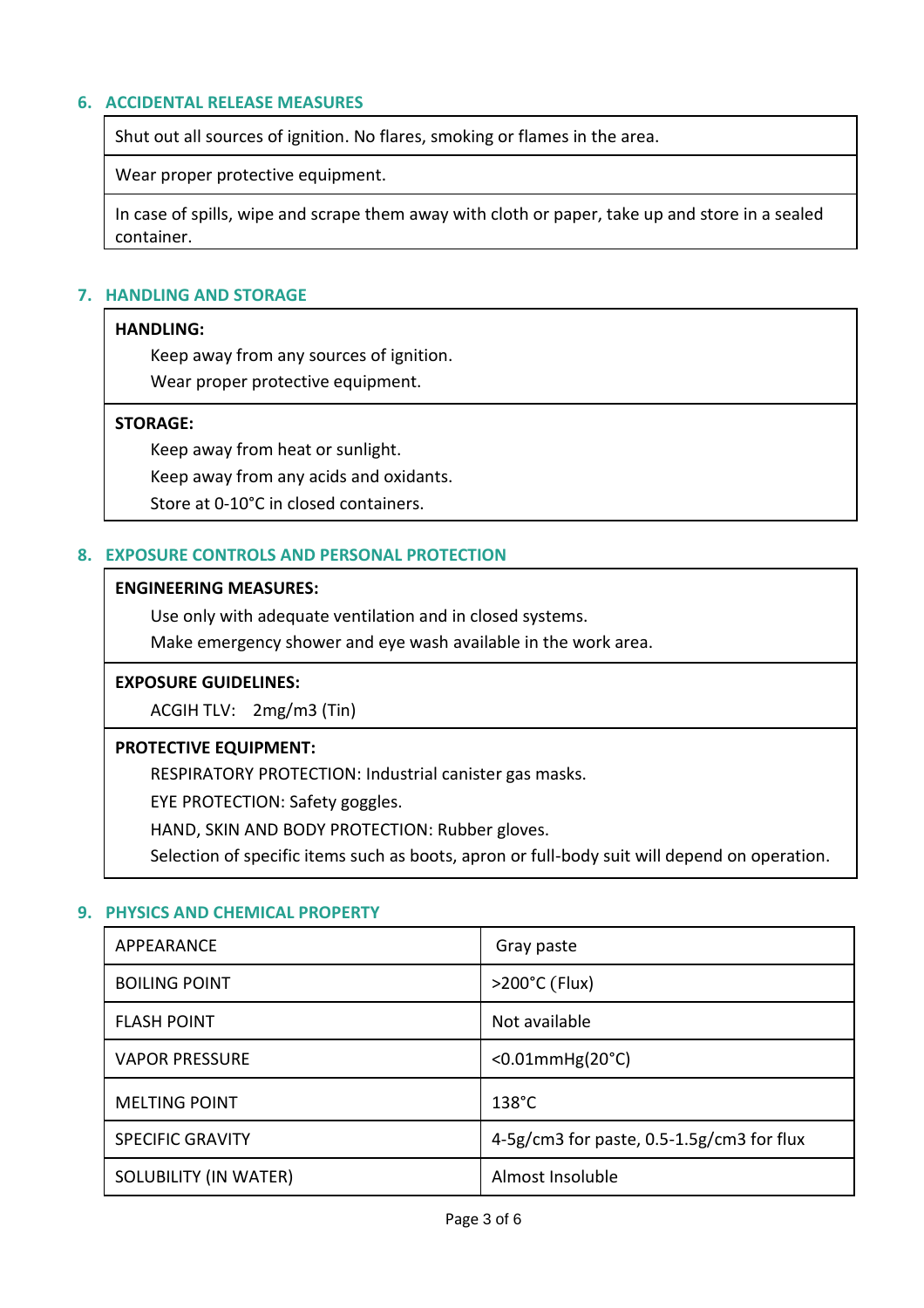#### **10. STABILITY AND REACTIVITY**

#### **CHEMICAL STABILITY:**

Stable, hazardous polymerization will not occur.

#### **INCOMPATIBILITY WITH OTHER MATERIALS:**

Strong oxidants, strong bases and strong acids.

#### **HAZARDOUS DECOMPOSITION PRODUCTS:**

Carbon oxide on burning.

#### **HAZARDOUS POLYMERIZATION:**

Will not occur.

#### **11. TOXICOLOGICAL INFORMATION**

**CORROSIVE AND IRRITANT PROPERTIES:** Not available

**ALLERGENIC AND SENSITIZING EFFECTS:** Not available

#### **ACUTE TOXICITY:**

H302: Harmful if swallowed (Acute Toxicity category 4).

H312: Harmful in contact with skin (Acute Toxicity category 4).

H332: Harmful if inhaled (Acute Toxicity category 4).

**SUB-ACUTE TOXICITY:** Not available

**CHRONIC TOXICITY:** Animal drinking water containing 0.18mg/l of lead may get lead poisoning. Rats ingested 0.005mg/kg of lead showed evidence of CMS disturbances.

**CARCINOGENIC EFFECTS:** Not available

**MUTAGENIC EFFECTS:** Not available

**EFFECTS ON THE REPRODUCTIVE SYSTEM:** Not available

**TERATOGENIC EFFECTS:** Not available

#### **12. ECOLOGICAL INFORMATION**

**Ecotoxicity:** -

**Persistent and biodegradable: -**

**Bio-accumulative potential:** -

**Mobility in soil:**  $-$ 

**Other adverse effects: -**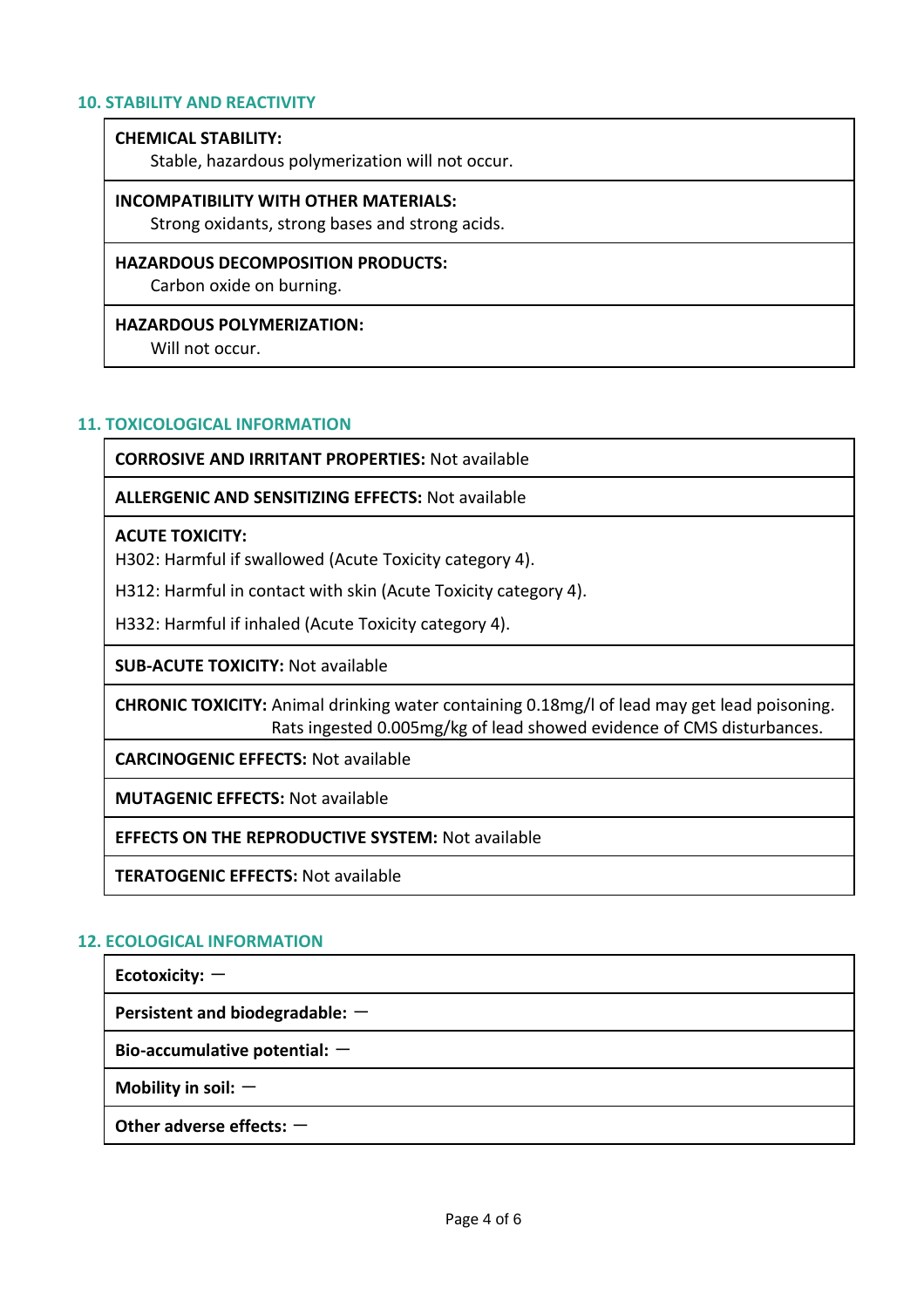#### **13. DISPOSAL CONSIDERATIONS**

**Methods of waste disposal:** Bury with qualified hygiene.

### **14. TRANSORTS INFORMATION**

**UN No.:**  $-$ 

**UN Proper shipping name:**  $-$ 

**Transportation hazard classification:**  $-$ 

**Packing group: -**

**Marine pollutant (Yes/No): -**

Specific transport measures and precautionary conditions:  $-$ 

### **15. REGULATORY INFORMATION**

**15.1 Safety, health and environmental regulations/legislation specific for the substance or mixture**

All ingredients are listed on the following Government Inventories:

China: Inventory of Existing Chemical Substances in China (IECSC)

Korea: Korea Existing Chemicals List (ECL)

Europe: European Inventory of Existing Commercial Chemical Substances (EINECS)

Japan: Inventory of Existing and New Chemical Substances (ENCS)

Philippines: Philippine Inventory of Chemicals and Chemical Substances (PICCS)

USA: TSCA (Toxic Substances Control Act) TSCA Inventory of Chemical Substances

# **Labelling according to Regulation (EC) No 1272/2008**

The product is classified and labelled according to the CLP regulation.

#### **Hazard pictograms:**



#### **Signal word:** Warning

#### **Hazard statements:**

H302: Harmful if swallowed (Acute Toxicity category 4).

H312: Harmful in contact with skin (Acute Toxicity category 4).